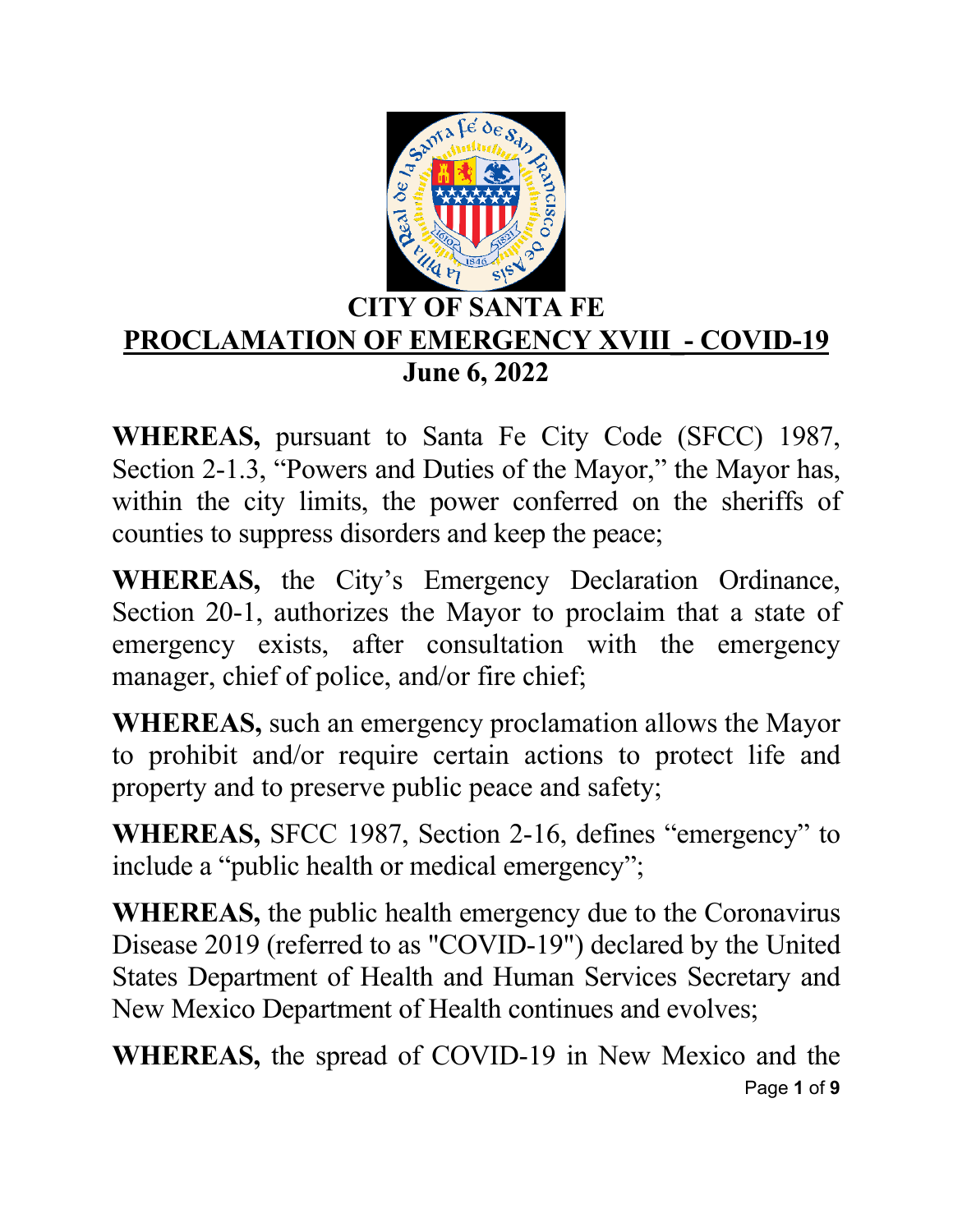City of Santa Fe continues to threaten the health of residents and visitors and negatively impacts the social, emotional, and overall quality of life of the residents of Santa Fe;

**WHEREAS,** according to NMDOH data, there are a growing number of COVID-19 cases in New Mexico, including 30,654 cases and 300 deaths in Santa Fe County as of June 2, 2022;

**WHEREAS,** according to the CDC, COVID-19 vaccines and boosters continue to protect people from being hospitalized or dying with COVID-19;

**WHEREAS**, the CDC continues to recommend that, in counties with "High" or "Substantial" contagion risk, vaccinated persons wear facial coverings inside;

**WHEREAS,** unvaccinated persons continue to face a significantly higher risk of infection, hospitalization, and death, and infection is a higher risk in close-contact, indoor settings, and particularly when in close-contact with unvaccinated persons;

**WHEREAS,** according to CDC data, over eighty-seven percent (88.5%) of eligible Santa Fe residents over the age of 18 have completed a vaccination series, and ninety-nine percent (99%) have had at least one shot;

**WHEREAS,** Santa Fe County currently has a "medium" transmission rate, based on the CDC's classifications and estimates of cases per  $100,000$  persons and test positivity rates<sup>1</sup>;

**WHEREAS,** COVID-19 has caused extreme social and economic

view?list\_select\_state=New+Mexico&data-

<sup>1</sup> https://covid.cdc.gov/covid-data-tracker/#county-

type=CommunityLevels&list\_select\_county=35049&null=CommunityLevels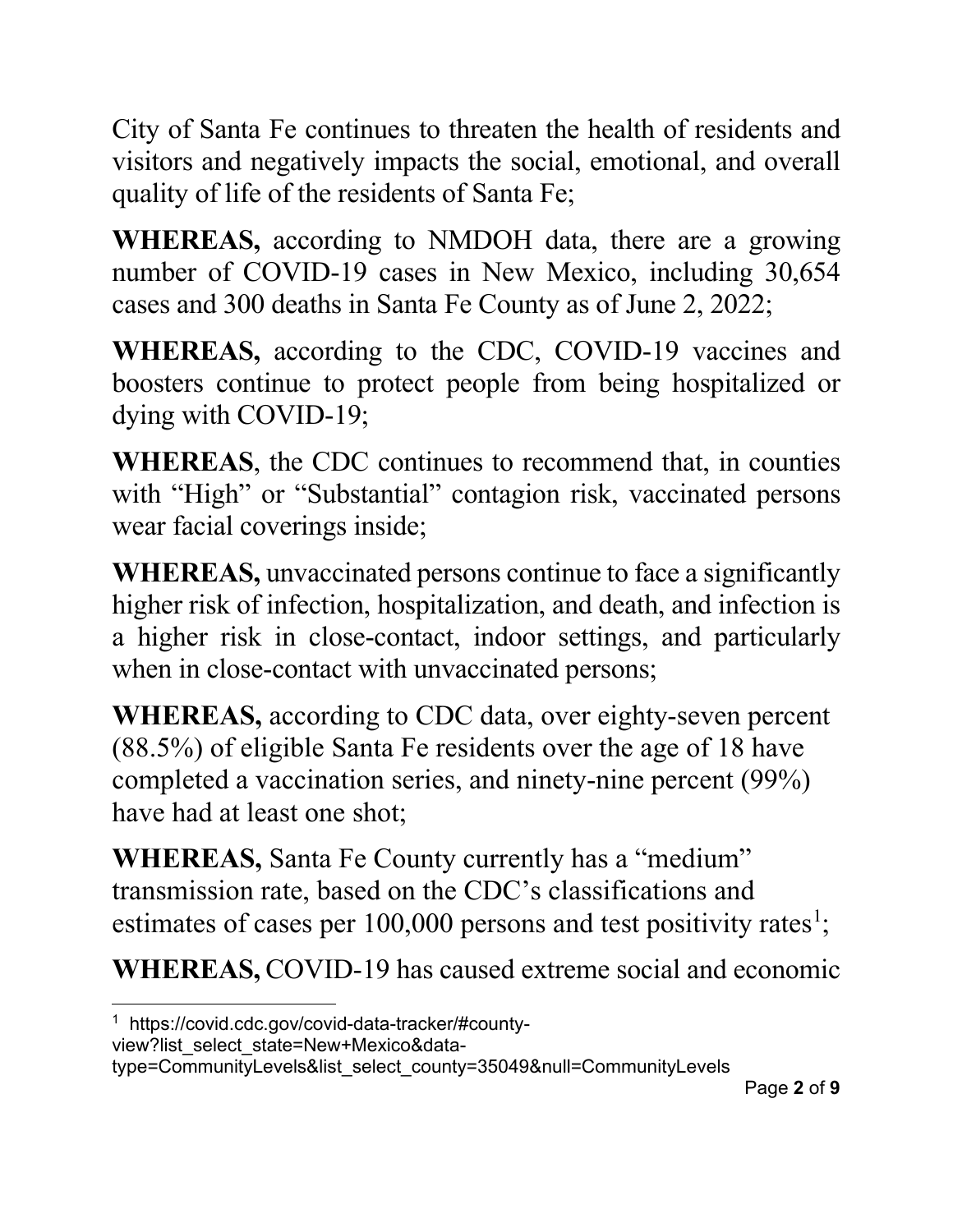hardships on the residents and businesses in Santa Fe, including access to safe, affordable rental housing;

**WHEREAS,** emergency relief funds are available from a number of sources for tenants who are behind on their rent and utilities payments

**WHEREAS,** New Mexico Supreme Court's Order placing a moratorium on evictions based on non-payment of rent expired for Santa Fe County on June 1, 2022;

**WHEREAS,** the City's Utilities Department works with residents who are behind on water payments to set up a payment plan in order to avoid water shut-offs;

**WHEREAS,** according to the City's public safety officials, there has been a spike in the number and severity of behavioral health (substance use disorder and mental health) episodes in Santa Fe attributable to the stress and emotional suffering caused by COVID-19;

**WHEREAS,** Proclamation XVII expired at noon today, June 6, 2022; and

**WHEREAS,** certain orders I previously issued remain necessary to protect life and property and preserve the public peace and safety of the people of Santa Fe; other orders I previously issued require updating to address the continuing pandemic; and certain new orders will improve the City of Santa Fe's pace of recovery from, and limit the harm caused by, the pandemic.

Page **3** of **9 THEREFORE,** I, ALAN M. WEBBER, Mayor of the City of Santa Fe, New Mexico, hereby declare, that a public health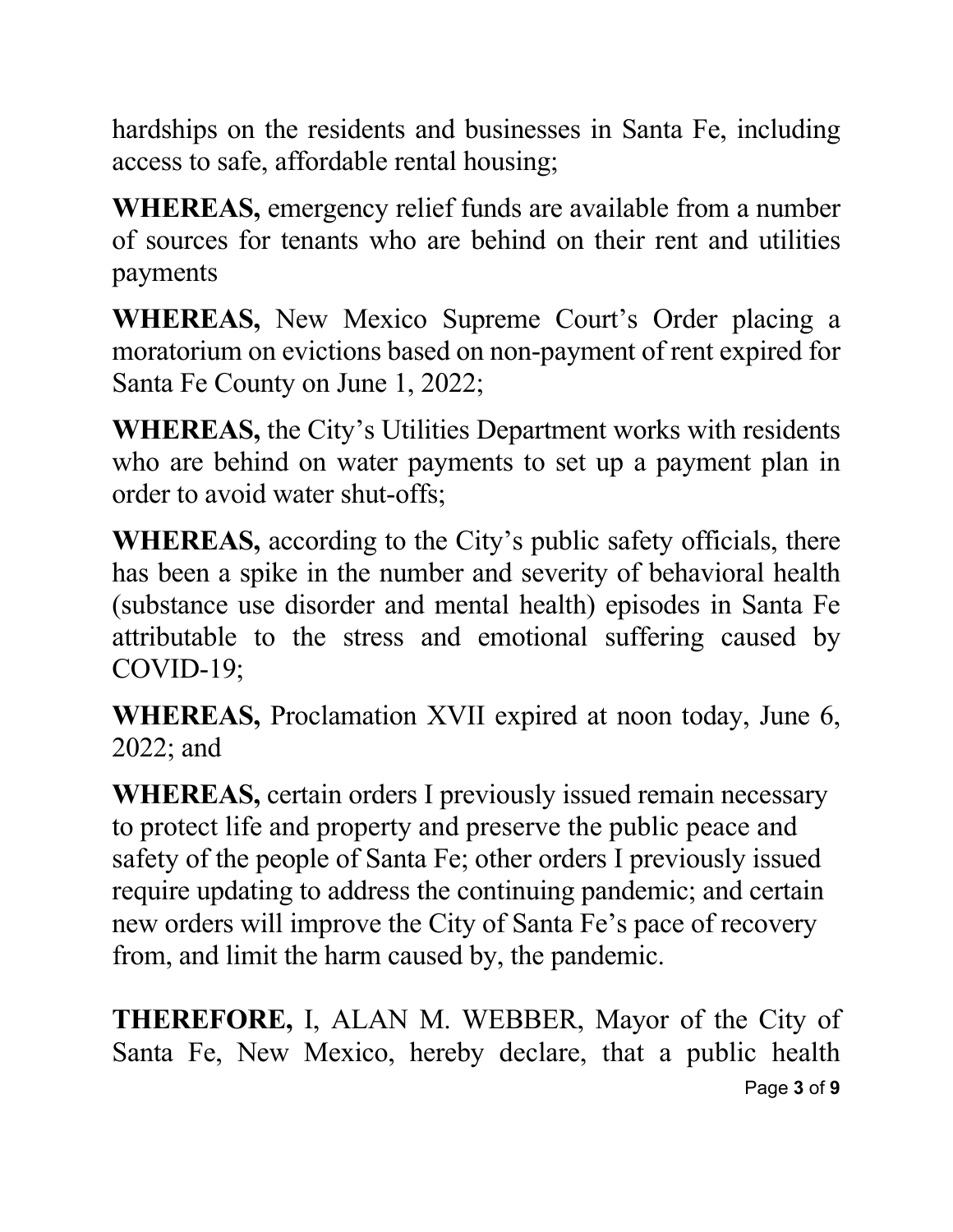emergency continues to exist in the City. As a result, events have caused and are causing danger of injury or damage to persons and property within the city. I hereby invoke all Section 2-1.3, and Sections 20-1.2 through 20-1.5 of the Santa Fe City Code of 1987, to preserve the peace and order in the City of Santa Fe.

In particular, I take the following actions:

## **I. I order the following:**

a. The City Manager shall address the public health emergency by

i. increasing the level of in-person City services and access to facilities to the extent that is possible in a safety-conscious manner;

ii. take the necessary steps to transition from the existing encampment policy to a service-based strategy utilizing a designated City property, designed in furtherance of the Built for Zero initiative to eliminate chronic homelessness, providing for the well-being of those experiencing homelessness and facilitating their access to services, while also addressing the safety and wellbeing of neighborhoods;

iii. work with the Utilities and Finance Departments to facilitate utility customers' access to emergency relief funds;

iv. work with the Community Development Department, Office of Affordable Housing and Department of Safety and Emergency Management, Community Services Division, to plan additional funding assistance clinics with City partner non-profits;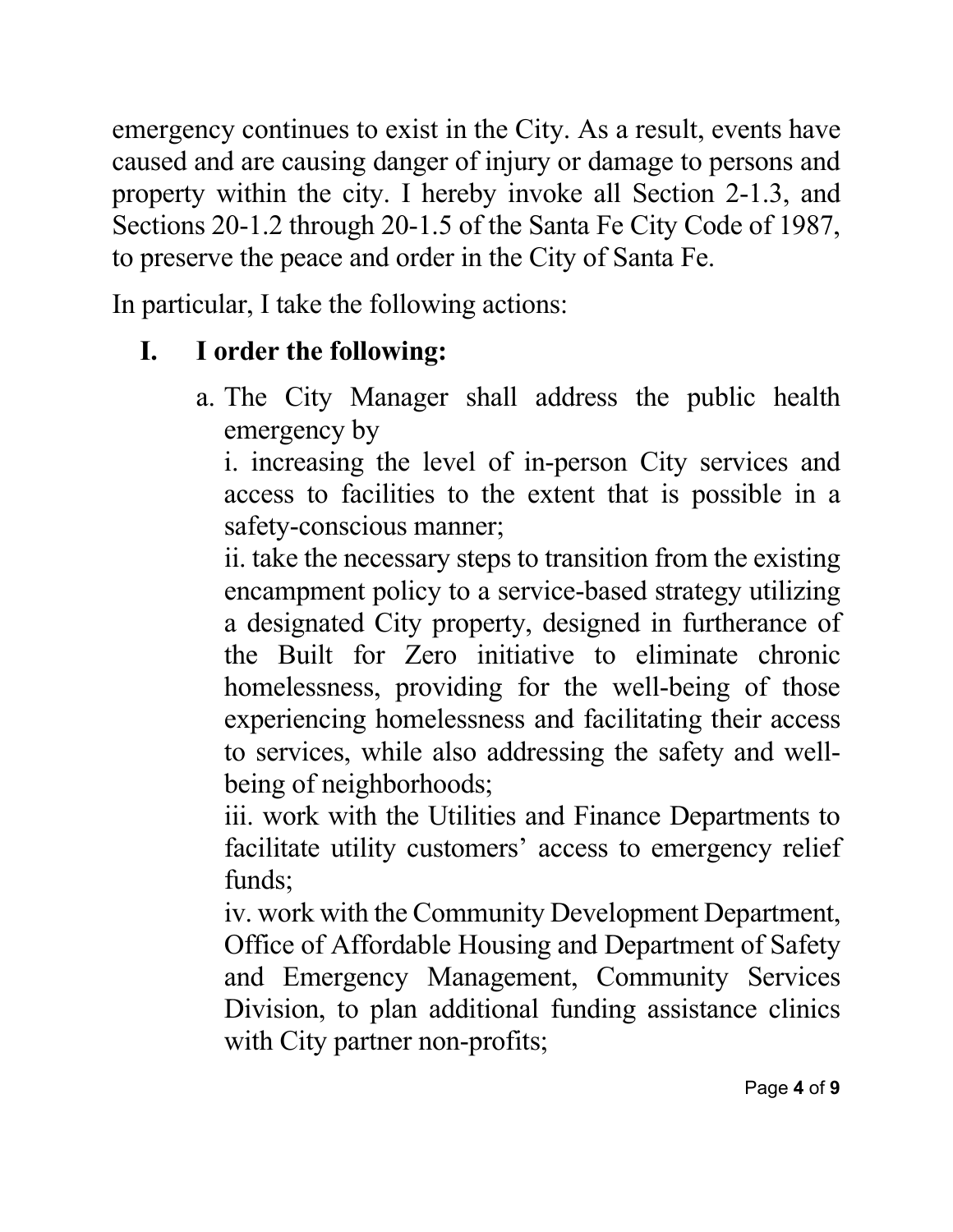v. work with the Human Resources Department in updating policies regarding COVID-19 Safe Practices for City employees and policies for in-person work and telework for staff; and

vi. maintaining the conditions of employment for vacant positions to include maintaining "up-to-date" vaccination status for COVID-19 for new employees, meaning obtaining the vaccines and boosters recommended by the CDC and issue a policy on the subject to require the same after the expiration of this order; and

vii. encouraging employees and supervisors to watch for symptoms in others and to encourage a culture in which employees reinforce to each other that they should not expose each other to infection; and

viii. post notice on facilities open to the public, alerting the public that they should not enter City facilities if they are experiencing symptoms of COVID-19 or the flu and providing the number for constituent relations for alternative services.

e. Mayor Pro-Tem Signe Lindell and City Manager John Blair, are my substitute signatories for emergency obligation of funds during the pendency of the declared emergency;

g. The City Attorney shall propose amendments to the City's laws to discourage housing instability and encourage landlords to collaborate with their tenants to improve housing stability and, when appropriate, plan trainings for local attorneys and offer or support clinics for local residents to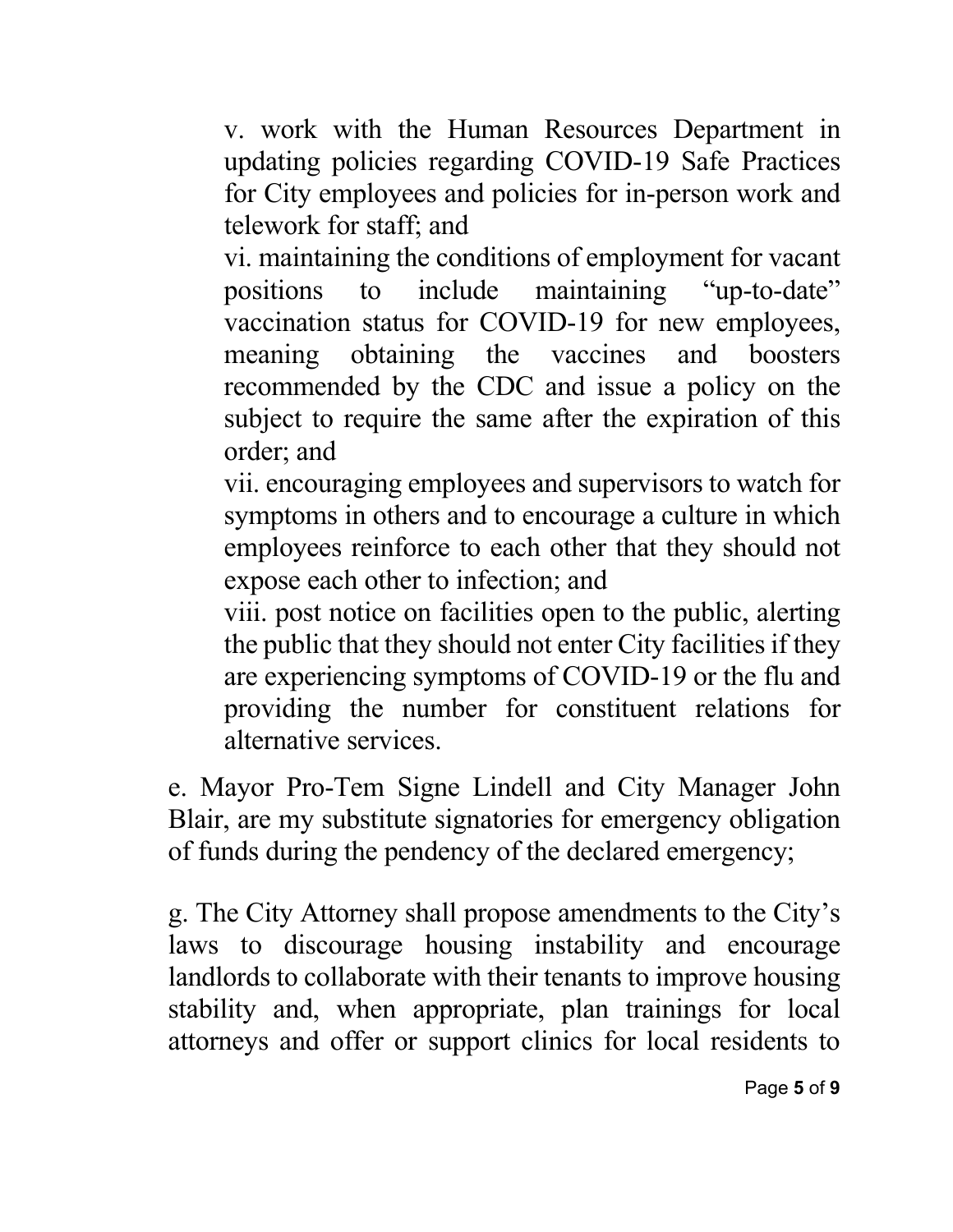reduce housing insecurity;

i. The Utilities Department shall announce a schedule for notice regarding the lifting of the ongoing moratorium on water shut-offs, to allow customers ample time to enter a payment plan and/or seek relief funds, while charges will continue to accrue and be owed;

j. Businesses and non-profits shall comply with the Stateissued CSPs to the extent applicable, which are accessible online: [https://cv.nmhealth.org/covid-safe-practices/;](https://cv.nmhealth.org/covid-safe-practices/) and

k. Employers shall not retaliate against employees for seeking to comply with CSPs, this Order, or CDC guidance, advocating that their place of business follow CSPs, this Order or CDC guidance, or reporting non-compliance with this Order or CDC guidance.

- **II. Further, based on the recommendations of the Centers for Disease Control, National Institutes of Health, and other governmental, medical, and public health experts, I strongly recommend the following precautions:** 
	- a. Wearing at least KN95 rated facial coverings in crowded indoor spaces and if you or members of your household are unvaccinated or immunocompromised; and
	- b. Local businesses and employers considering requiring proof of vaccination for admittance to venues such as restaurants, bars, entertainment spaces.
- **III. In addition, I advise residents and visitors to the City to take the following actions and/or precautions:**

a. Obtain "up-to-date" vaccination against the COVID-19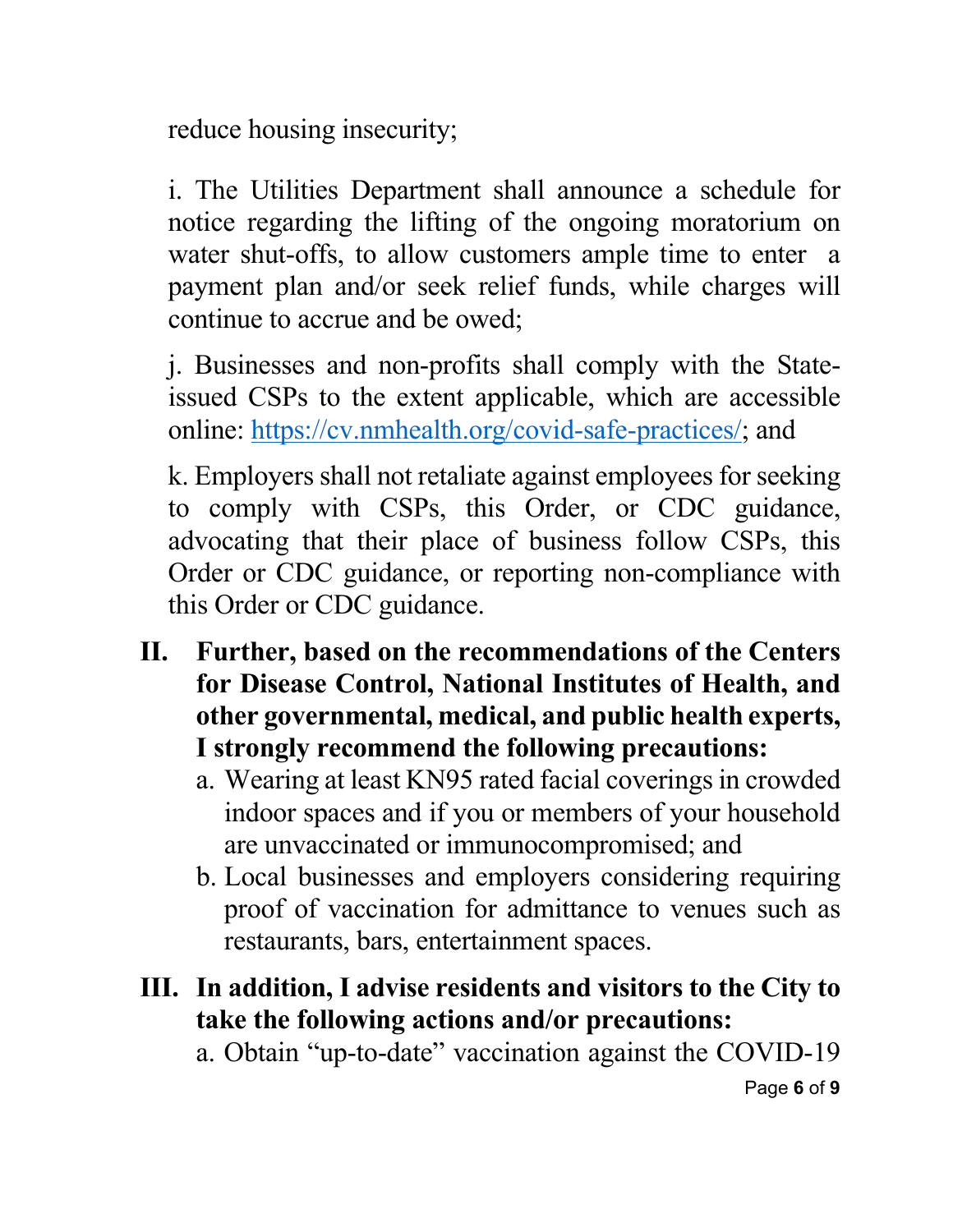virus, which includes all recommended booster vaccinations. Available locations for vaccination are posted on [https://cvvaccine.nmhealth.org;](https://cvvaccine.nmhealth.org/)

- b. Seek relief funds for overdue rent and utilities payments. Available sources include the following:
	- i. For rent and/or mortgage assistance, from the following sources:
		- 1. For renters, the Emergency Rental Assistance Program:<https://www.renthelpnm.org/> ; and
		- 2. For homeowners, the State of New Mexico Mortgage Finance Authority: [https://portal.neighborlysoftware.com/NEW](https://portal.neighborlysoftware.com/NEWMEXICOHOMEOWNERASSISTANCEFUND/Participant) [MEXICOHOMEOWNERASSISTANCEFU](https://portal.neighborlysoftware.com/NEWMEXICOHOMEOWNERASSISTANCEFUND/Participant) [ND/Participant,](https://portal.neighborlysoftware.com/NEWMEXICOHOMEOWNERASSISTANCEFUND/Participant) 505-308-4206, 866-488- 0498, or housingassistance $(a)$ housingnm.org
	- ii. For assistance with utilities payments, the following organizations have resources: Rent Help NM (linked above with rental assistance sources), Adelante Santa Fe Public Schools, Connect, St. Bede's Episcopal Church, St. Vincent de Paul, The Cathedral Basilica of St. Francis of Assisi, Help New Mexico, Life Link, Our Lady of Guadalupe Church, Income Support Division, Salvation Army, Communities in Schools New Mexico, and Westminster Presbyterian Church;
- c. For utilities payments that are overdue to the City, set up a payment plan by calling Utility Billing's main number 505-955-4333 and selecting option "2";
- d. Avoid contact with people who are sick;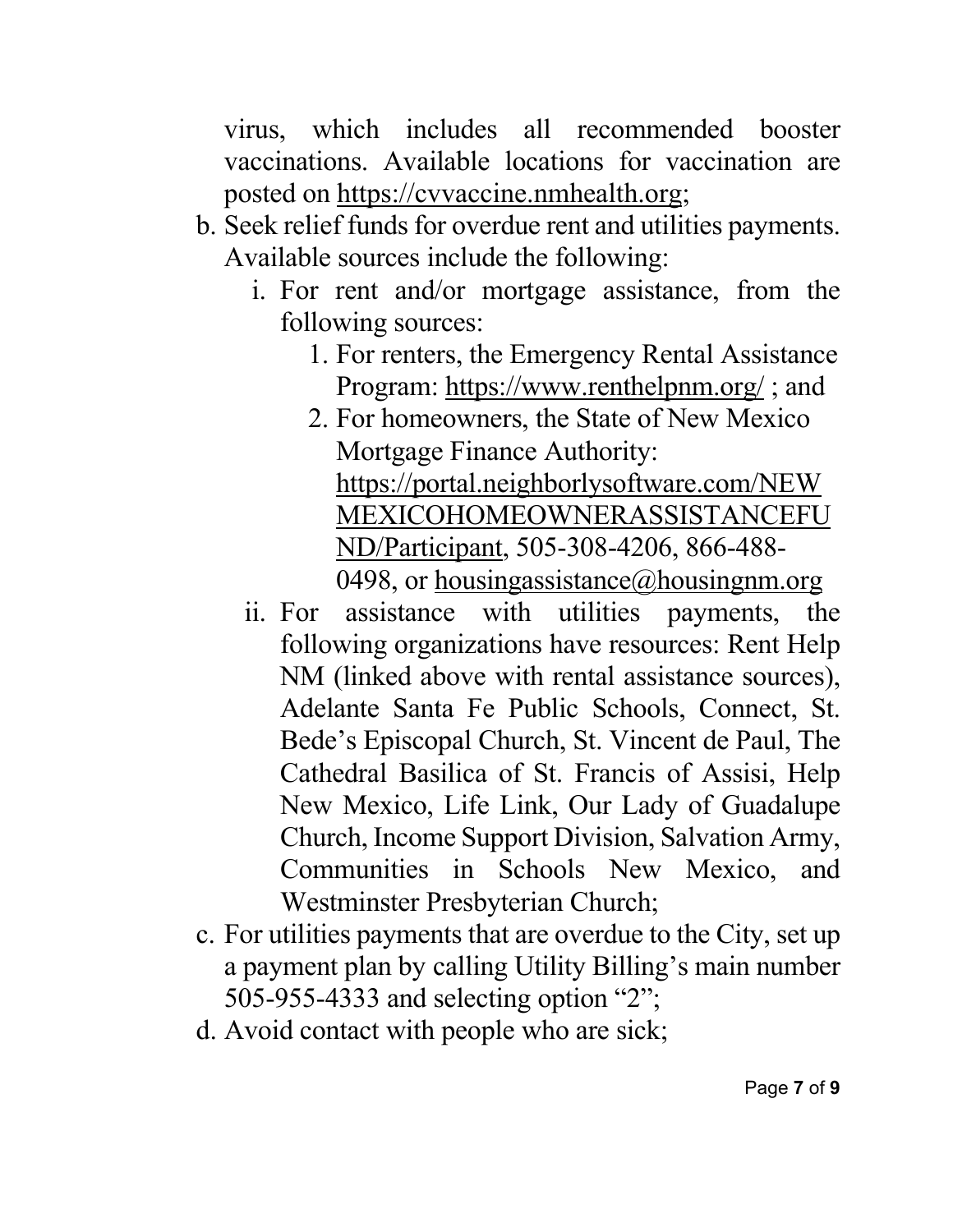- e. If you are unvaccinated,
	- i. Seek "up to date" vaccination as the best protection against serious illness, hospitalization, and death;
	- ii. If you cannot get vaccinated, practice "social distancing", by maintain six (6) feet between yourself and others;
	- iii. Avoid large indoor gatherings; and
- f. Follow CSPs for individuals as best practices evolve.

# **IV. I also strongly encourage the following:**

- a. Landlords should work with their tenants to obtain the maximum relief funds available for past-due rental payments;
- b. Utilities should work with their customers to obtain the maximum relief funds available for past-due utilities bills;
- c. Event planners should seek testing and vaccinations for performers, vendors, and other traveling participants to the greatest extent possible, preferably vaccination before arrival and testing for unvaccinated participants;
- d. Local businesses should offer paid sick leave whenever feasible;
- e. Residents should sign up for "Alert Santa Fe" at [https://www.santafenm.gov/alertsantafe;](https://www.santafenm.gov/alertsantafe)
- f. Residents should register for the COVID-19 vaccine at [https://cvvaccine.nmhealth.org](https://cvvaccine.nmhealth.org/) and update their profile regularly;
- g. Residents and visitors should get tested when and if they have symptoms or know they have been exposed to someone with COVID-19;